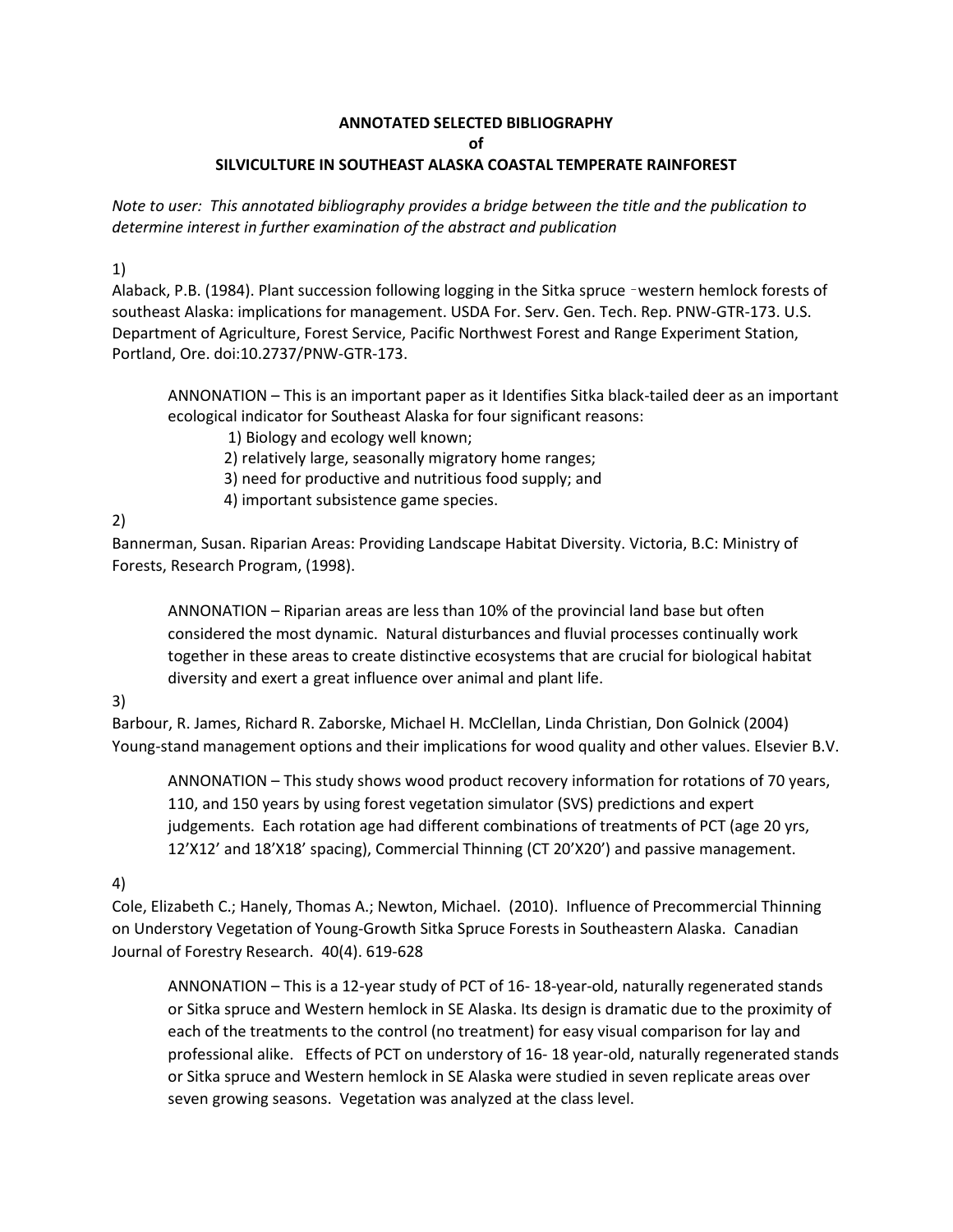- all vegetation analyses yielded significant difference between thinned and untinned treatments;
- no differences among thinning treatments;
- thinned stands had significantly greater understory cover when compared to unthinned controls;
- all thinned spacings led to similar understory.
- Understory nonconiferous cover increased during 2-4 years but began to decline with increasing conifer cover during next 3 years.
- Vegetative cover in unthinned understories declined and was significantly lower than beneath thinned stands.
- Summer food resource values for deer were increased by thinning.
- Winter food resources were increased for thinning for snow- free conditions but were unaffected for conditions when herb-layer forbs were buried by snow.

# 5)

Crotteau, Justin S.; Rue-Johns, Annelise Z.; Barnard, Jeffery C. (2019). Effects on Understory Biomass and Forage 8-10 Years After Precommercial Thinning of Sitka Spruce – Western Hemlock Stands in Southeast Alaska. Canadian Journal of Forestry Research. 50. 215-225

> ANNONATION – This study helps to understand stand overstory and understory development following PCT at ages 15-25, 25-35, and 35-50 some 4-5 and 8-10 years following treatment. PCT biomass was at least twice that of untreated control stands through year 10. Deer forage responded similarly to biomass but thinned induced differences faded with winter snowfall, especially in older stands.

# 6)

Crotteau, J.S., McClellan, M.H., De Santo, T.L., Spores, S.R., and Barnard, J.C. (2020). Sharing the load to develop young-growth silviculture for forage and biodiversity in southeast Alaska. In Forest Management–Research Partnerships: Proceedings of the 2019 National Silviculture Workshop, 21–23 May 2019, Bemidji, Minn. USDA For. Serv. Gen. Tech. Rep. Edited by Pile et al. U.S. Department of Agriculture, Forest Service, Northern Research Station, Madison, Wis. GTR P-193

> ANNONATION – Approximately 420,000 acres have been logged on the Tongass National Forest (TNF) resulting in a vast network of young, and even-aged Sitka spruce–western hemlock stands. The TNF began a hallmark of management-research, long-term collaboration project; Tongass-Wide Young Growth Studies (TWYGS). Authors at the National Silviculture Workshop presented forest development following three levels of precommercial thinning in 15- to 25-year-old stands from 5, 10, and 16 years. Key differences are reported in understory cover and forage biomass between thinned and unthinned treatments.

# 7)

D'Amore, Kiva L. Olken, Paul A. Herendeen, E. Ashley Steel and Paul E. Hennon (2015). Carbon accretion in unthinned and thinned young-growth forest stands of the Alaska perhumid coastal temperate rainforest. Carbon Balance Manage 10:25.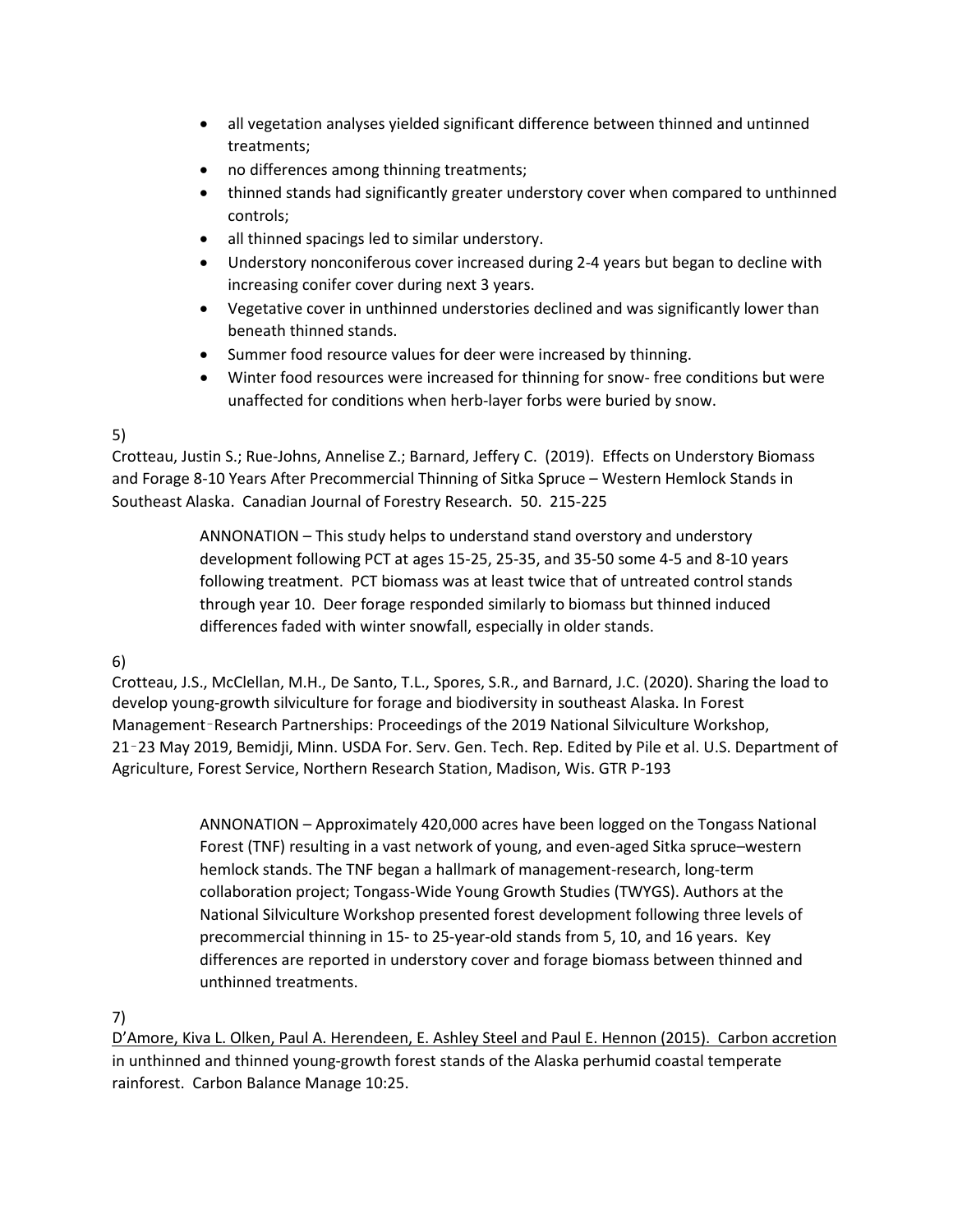ANNONATION – Accounting for carbon gains and losses in young growth forests is a key part of carbon assessments. Thinning treatments reduce carbon stocks but carbon accretion rates recovered compared to untinned stands. Unthinned treatment is the optimal choice for shortterm carbon sequestration but other ecological benefits of thinning override the loss of carbon due to treatment.

#### 8)

Deal, R. L., & Farr, W. A. (1994). Composition and development of conifer regeneration in thinned and unthinned natural stands of western hemlock and Sitka spruce in southeast Alaska. Canadian journal of forest research, 24(5), 976-984.

ANNONATION – This report is a comparison of two age-classes of naturally regenerated stands 9 to 14 years after thinning of western hemlock and Sitka spruce. Young stands less than 30 years old before thinning had open forest canopies with understories of shrubs, herbs and forbs. Older stands 31 to 98 years old before thinning had closed canopies with little or no understory.

#### 9)

Deal, R. L. (2001). The effects of partial cutting on forest plant communities of western hemlock Sitka spruce stands in southeast Alaska. Canadian Journal of Forest Research, 31(12), 2067-2079.

ANNONATION – This report examines partial cutting effects on plant species richness, community structure and understory plants important for deer forage. Species composition and abundance also appeared to be distinctly different between hemlock-dominated and sprucedominated stands. Partial cutting did not significantly change abundance for most of the important forage species for deer. The similarity in plant community structure between partially cut and uncut old-growth stands may be related to forest stand structures. The heterogeneous stand structures that develop after partial cutting are more similar to old-growth stands than to the uniform young-growth stands that develop after stand replacing disturbances such as clearcutting.

# 10)

Deal, R. L., Tappeiner, J. C., & Hennon, P. E. (2002). Developing silvicultural systems based on partial cutting in western hemlock–Sitka spruce stands of southeast Alaska. Forestry, 75(4), 425-431.

ANNONATION – The effects of partial cutting on species composition, stand structure and growth, tree size distribution, and tree disease and mortality were evaluated for 18 stands harvested 12 – 96 years ago. Partial cut stands had divers and highly complex stand structures similar to uncut stands. Silviculture systems using partial cutting could provide a sustain timber resource including more valuable spruce trees, while also maintaining stand structural diversity and old-growth characteristics.

# 11)

Deal, R. L., Barbour, R. J., Mcclellan, M. H., & Parry, D. L. (2003). Development of epicormic sprouts in Sitka spruce following thinning and pruning in south-east Alaska. Forestry, 76(4), 401-412.

ANNONATION – The frequency and size of epicormic sprouts in Sitka spruce were assessed in stands that were thinned and pruned. Results suggest that spruce responds to thinning and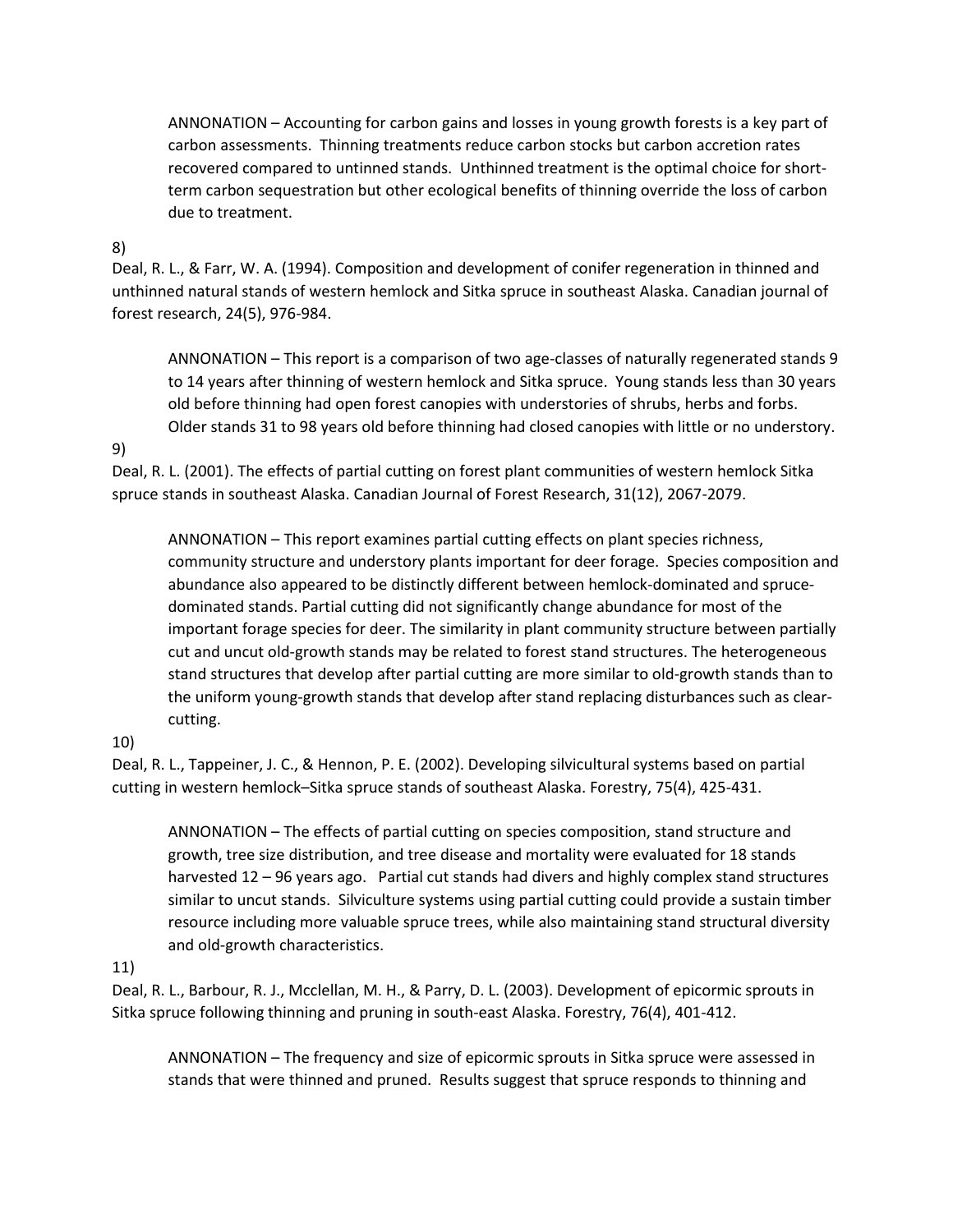pruning with epicormic branches and Sitka spruce may be a poor candidate for pruning if a goal is to produce clear, higher value wood.

12)

Deal, R. L., Hennon, P. E., Orlikowska, E. H., & D'Amore, D. V. (2004). Stand dynamics of mixed red alder conifer forests of southeast Alaska. Canadian Journal of Forest Research, 34(4), 969-980.

ANNONATION – This study determined that mixed red alder conifer stands provided more heterogeneous structures than pure conifer stands, even more even diameter distributions, multiple canopy layers, and similar numbers of large diameter conifers.

# 13)

Deal, R. L., Heithecker, T., & Zenner, E. K. (2009). Comparison of tree size structure and growth for partially harvested and even-aged hemlock-spruce stands in southeast Alaska. Journal of forest research, 15(1), 31-37.

ANNONATION – This study provides detailed information on tree size structure and stand growth as a result of partial cutting 53 to 96 years ago and compares with 50-year-old evenaged stands that developed after clearcutting. The net basal-area growth was greater in the partially cut plots than in the uncut plots, and basal-area growth generally increased with increasing cutting intensity. However, the basal-area growth of all of the partially harvested stands was significantly less than the growth of 50-year-old even-aged stands. Partial cutting maintained stand structures similar to uncut old-growth stands, and the cutting had no significant effect on tree species composition. The tree size distribution of the partially harvested stands was far more complex and well distributed in comparison with the 50-year-old even-aged stands.

#### 14)

Deal, Robert L., Paul Hennon, Richard O'Hanlon and David D'Amore (2013). Lessons from native spruce forests in Alaska: managing Sitka spruce plantations worldwide to benefit biodiversity and ecosystem services. Forestry 87, 193-208.

ANNONATION – The authors suggest strategies for managing Sika spruce plantations to benefit biodiversity and enhance a variety of forest ecosystem services based on the synthesis of results from natural spruce forests in southeast Alaska. New silvicultural systems that use partial cutting in older spruce forests could alleviate some of the problems associated with conventional even-aged management and increase both stand structural diversity and biodiversity. Mixed red alder-conifer stands in Alaska provided more heterogeneous structures than the pure conifer stands that typically develop after clearcutting.

#### 15)

Deal, Robert L., Ewa H Orlikowska, David V D'Amore and Paul Hennon (2017). Red Alder-Conifer Stands in Alaska: An Example of Mixed Species Management to Enhance Structural and Biological Complexity. Forests 2017, 8, 131.

ANNONATION – This study finds that well-planned silvicultural systems containing a mixture of broadleaf-conifer species have potential to enhance stand diversity and provide other ecosystem services earlier than typical even-aged conifer plantations. Mixed Sitka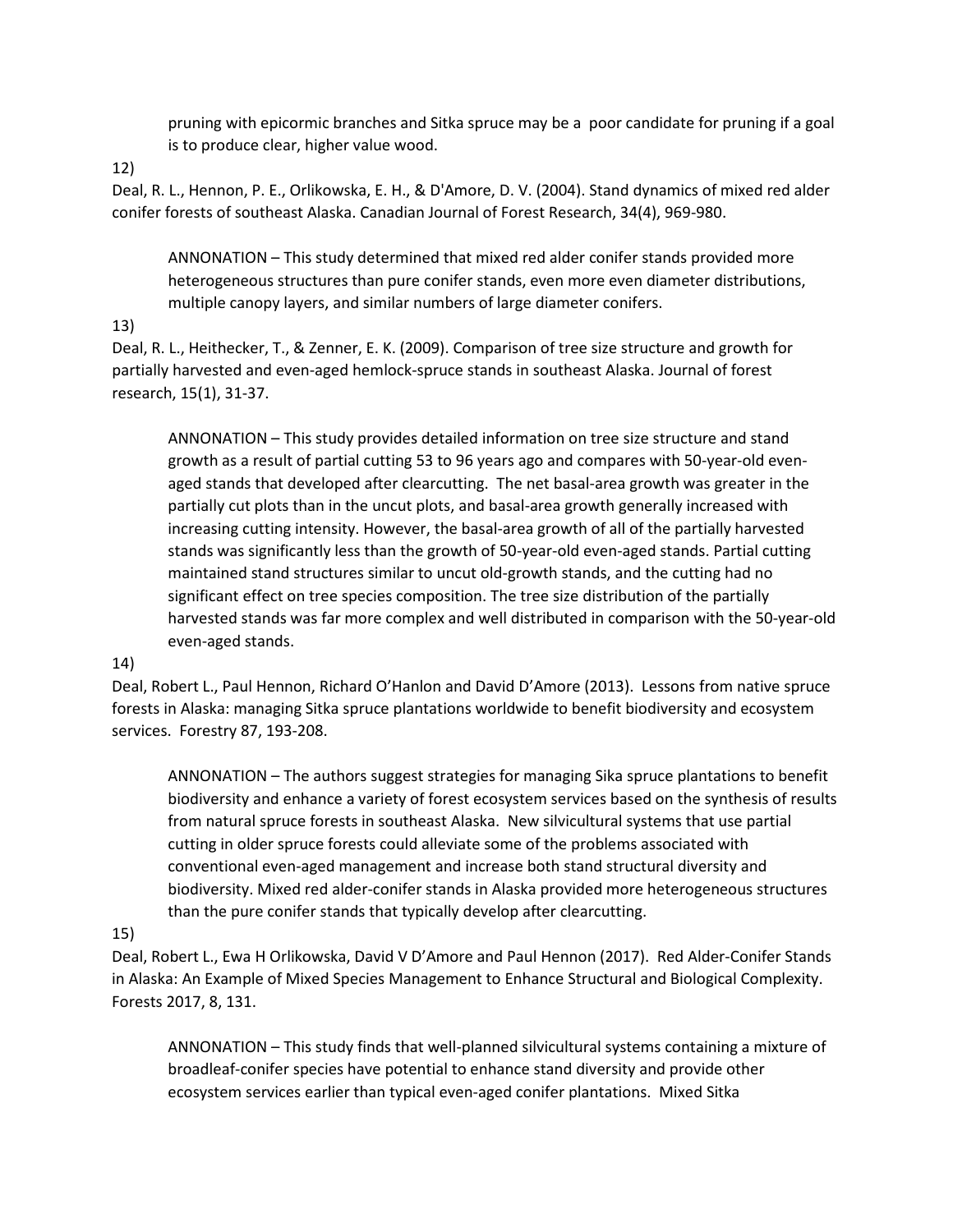spruce/western hemlock and red alder in young, managed stands in southeast Alaska are used to achieve these goals and identify potential for improving stand structural complexity, biodiversity and other ecosystem services over pure conifer forests. The opportunities and potential tradeoffs for managing mixed broadleaf-conifer stands for providing a number of natural resources are discussed.

#### 16)

Doerr, J.G., and Sandburg, N.H. (1986). Effects of precommercial thinning on understory vegetation and deer habitat utilization on Big Level Island in southeast Alaska. For. Sci. 32(4): 1092–1095.

# ANNONATION –

This study reports on the effects of precommercial thinning on understory development and utilization by Sitka black-tailed deer on a small island 18 years after treatment. Precommercial thinning has been suggested as a method of prolonging or maintaining understory as young clearcuts develop into pole stands

#### 17)

Hanley, Thomas A. (2005). Potential Management of Young-Growth Stands for Understory Vegetation and Wildlife Habitat in Southeastern Alaska. Landscape and Urban Planning. 72. 95-112

ANNONATION – This report compares results from recent studies to the classic Alaback 1982 model: understory vegetation is believed to increase dramatically but decreases to near zero levels as the canopy closes following treatment. Recent studies report three important deviations from this model:

- Red alder even aged stands produce understories comparable to old growth forests and greater than similar aged pure conifer stands;
- Commercial thinning of older, even-aged stands may result in greater biomass than previously thought but might take longer than thought;
- Extrapolation of data from small research plots greatly overestimates stand homogeneity and underestimate understory biomass of even-aged conifer stands

These new findings provide a basis for the design of new silviculture for specific understory objectives.

#### 18)

Hanley, Thomas A., Robert L. Deal, & Ewa H Orlikwosak (2006). Relations between red alder composition and understory vegetation in young mixed forests of southeast Alaska. Canadian Journal of Forest Research, 2006, 36(3): 738-748.

ANNONATION – This study determined that Red alder offers prospects for increasing understory vegetation biomass and its food value for deer and other wildlife when include as a hardwood overstory species in mixed hardwood-conifer young growth forests.

# 19)

Hanley, Thomas A.; McClellan, Michael H.; Barnard, Jeffrey C.; Friberg, Mary A. (2013). Precommercial thinning: implications of early results from the Tongass-Wide Young-Growth Studies experiments for deer habitat in southeast Alaska. Res. Pap. PNW-RP-593. Portland, OR: U.S. Department of Agriculture, Forest Service, Pacific Northwest Research Station. 64 p.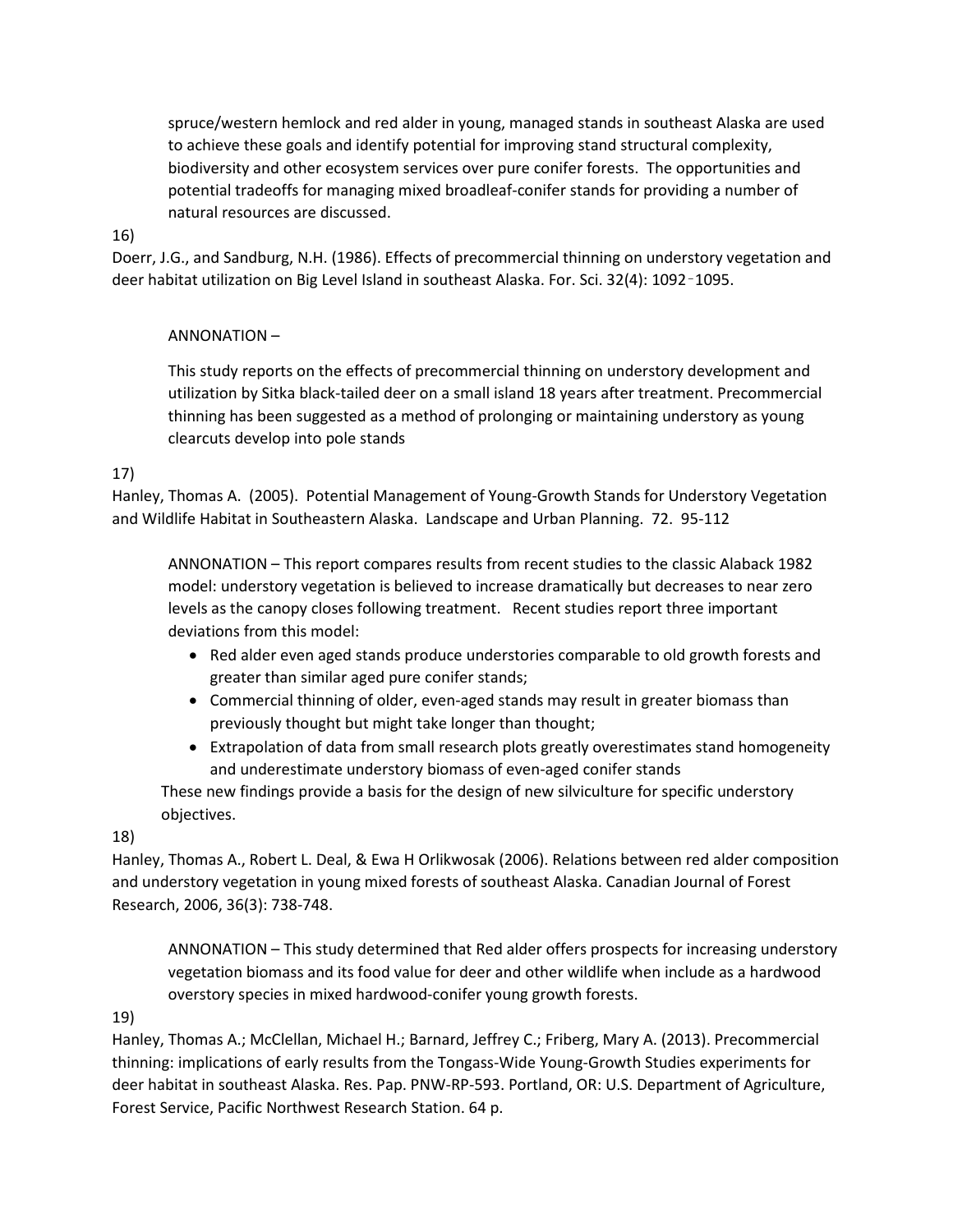ANNONATION – The Tongass-Wide Young-Growth Studies (TWYGS) is a land mark study because is expansive for such a wide range of the Tongass National Forest and Southeast Alaska, and covers a wide variety of precommercial thinning (PCT) conditions to understand the implications for deer habitat. Understory vegetation response to PCT analyzed with the Forage Resource Evaluation System for Habitat (FRESH)-Deer model that provides one quantitative metric that integrates the entire matrix of vegetation biomass and nutritional values into one number in order to compare treatments. The four experiments studied with nearly 20 block replications for each experiment are:

- 1) planting red alder  $1 5$ -year-old stands:
- 2) PCT at narrow and wide spacings 15 20-year-old stands;
- 3) PCT at medium spacing with and without pruning in 25 35-year-old stands; and
- 4) PCT at wide spacing with and without slash treatment.

Except for Experiment 1 (planting red alder age 1-5), all treatments demonstrated greater benefits over untreated controls. Early treatment yielded greater benefits than later treatments. Early treatment yielded better food resources than old-growth forests do in summer and winter with low snow depths after 4 to 8 years posttreatment.

#### 20)

Hard, John S. (1974). The forest ecosystem of southeast Alaska 2. Forest Insects. Pacific Northwest Forest and Range Experiment Station.

ANNONATION – The purpose of this report is to establish the context of insects historically in southeast Alaska and present information of the potential insect pests as the forest is converted to managed stands. Major species are identified and information presented and management alternatives.

# 21)

Harris, Arland S., and Wilbur A. Farr (1974). The forest ecosystem of southeast Alaska 7. Forest Ecology and Timber Management. Pacific Northwest Forest and Range Experiment Station.

ANNONATION – The purpose of this report is to describe Southeast Alaska's forest ecosystem and the development of southeast Alaska's timber industry.

#### 22)

Lowell, E. C., Dykstra, D. P., & Monserud, R. A. (2012). Evaluating Effects of Thinning on Wood Quality in Southeast Alaska. Western Journal of Applied Forestry, 27(2), 72-83.

ANNONATION – This report found no significant differences in product recovery or value (quality) for structural lumber between thinned versus untreated for age classes 36 to 73 years for Western Hemlock and Sitka spruce. Treatments densities ranged from 10 X 10 to 20 X 20. It is also significant in that it did not address higher value appearance grade lumber.

# 23)

McClellan, M.H. (2008). Adaptive management of young stands on the Tongass National Forest. In Integrated Restoration of Forested Ecosystems to Achieve Multiresource Benefits: Proceedings of the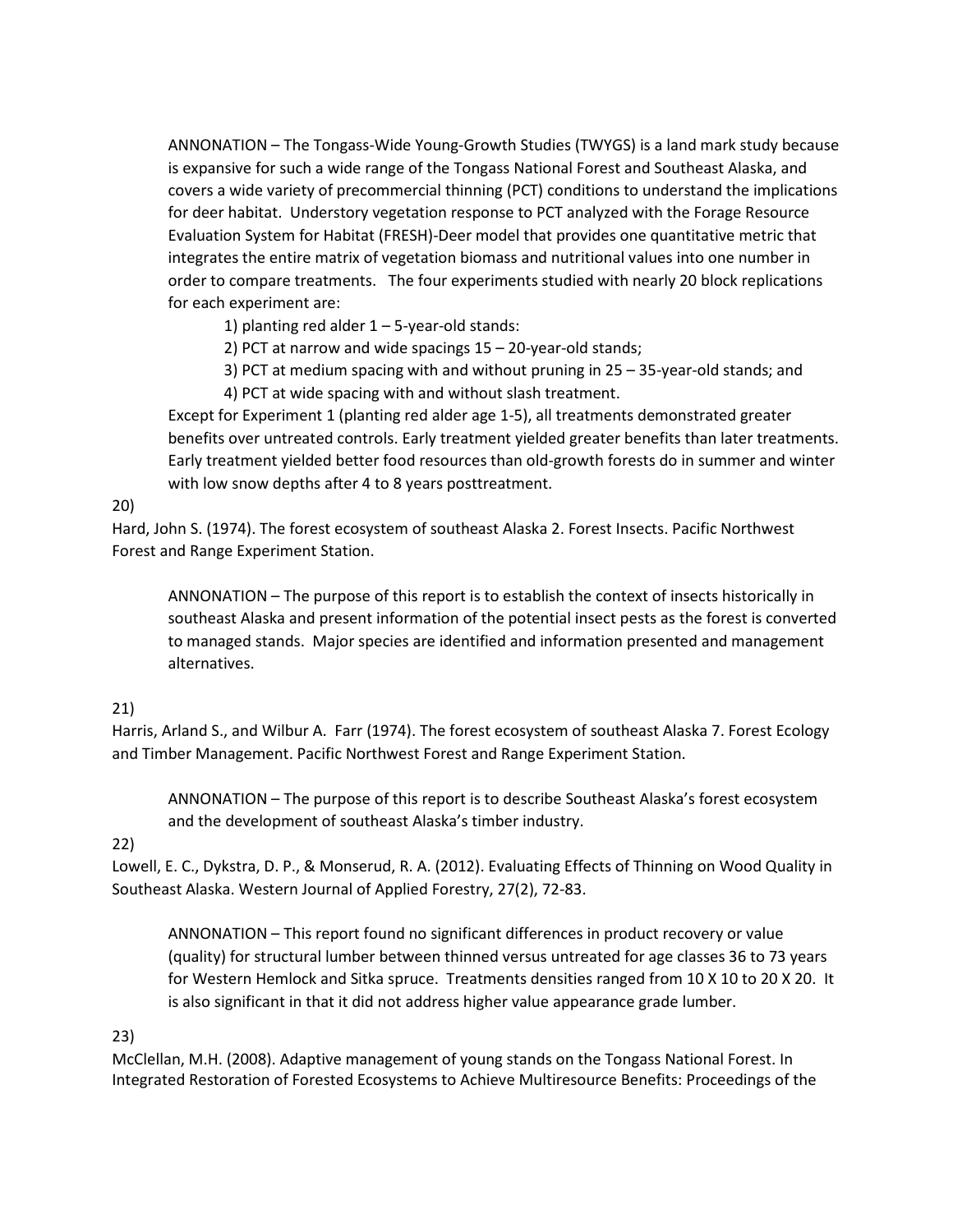2007 National Silviculture Workshop. USDA For. Serv. Gen. Tech. Rep. PNW-GTR-733. Edited by R.L. Deal. USDA Forest Service Pacific Northwest Research Station, Portland, Ore. pp. 225–232.

ANNONATION – This presentation explains the successes of the adaptive management strategy the hallmark of management-research, long-term collaboration project; Tongass-Wide Young Growth Studies (TWYGS).

# 24)

McClellan, M. H., Hennon, P. E., Heuer, P., Coffin, K.W. (2013). Condition and deterioration rate of precommercial thinning slash at False Island, Alaska. Res. Pap. PNW-RP-594. Portland, OR: U.S. Department of Agriculture, Forest Service, Pacific Northwest Research Station. 29 p.

ANNONATION – This study examines the strength and persistence of slash effects on forage availability and deer mortality within thinned areas. Various ages of wood density of slash are measured and a predictive model to estimate changes over time is presented.

# 25)

Meehan, W. R. (1974). The forest ecosystem of southeast Alaska 4. Wildlife Habitats. Pacific Northwest Forest and Range Experiment Station.

ANNONATION – The purpose of this report is to briefly summarize the know habitat requirements of southeast Alaska's major wildlife species and to point out some of the areas where further research is needed for effective management of wildlife populations and habitat.

#### 26)

Newton, Mike; Cole, Liz. (2012). Sitka Spruce and Western Hemlock Stand and Tree Growth 10 Years after Precommercial Thinning in Southeast Alaska. Western Journal of Applied Forestry, 27(1), 5-11

ANNONATION – This is a 12-year study of PCT of 16- 18-year-old, naturally regenerated stands or Sitka spruce and Western hemlock in SE Alaska. Its design is dramatic due to the proximity of each of the treatments to the control (no treatment) for easy visual comparison for lay and professional alike. Ten years after treatment showed:

- Neither species responded in height growth to spacing
- Spruce diameter growth increased significantly all treatments
- Weak but increasing trend toward more rapid diameter growth at wider spacing
- Spruce basal area increased almost twice as fast compared to control
- Hemlock showed a trend for increased diameter but was less than spruce
- Shrub control did not improve growth in either species
- Branch diameter of spruce increased with spacing
- Pruning let to epicormic sprouting in the 3 years following pruning

# 27)

Petruncio, Markian Demetris (1994). Effects of Pruning on Growth of Western Hemlock (Tsuga heterophylla (RAF.) Sarg.) and Sitka Spruce (Picea sitchensis (Bong.) Carr.) in Southeast Alaska. Doctor of Philosophy Dissertation University of Washington 1994. Order Number 9509389.